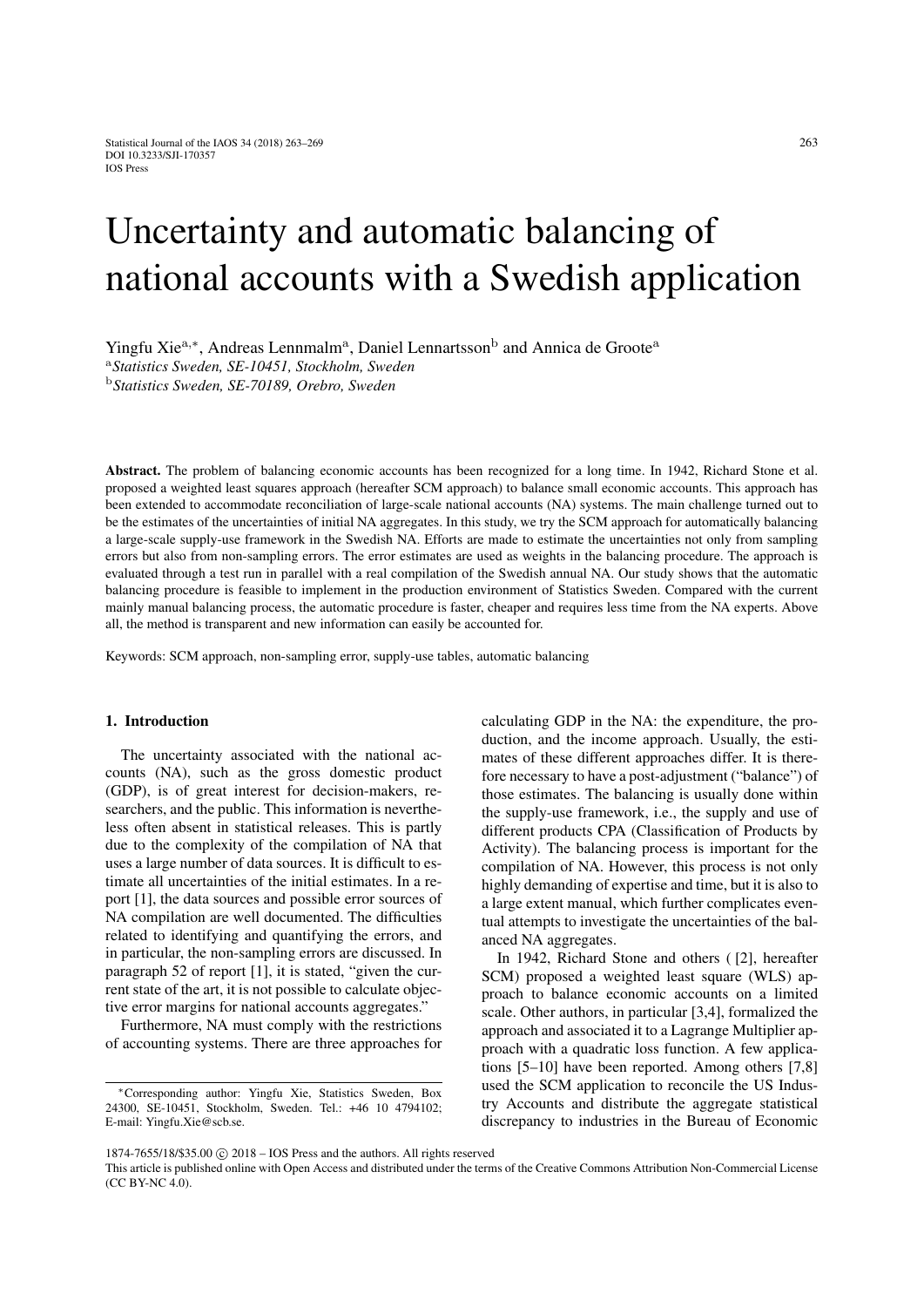Analysis (BEA). These articles show that the method is feasible and empirically efficient, although it is still difficult to obtain objective estimates to the uncertainties.

In our work, an SCM balancing approach is investigated within a supply-use (SU) framework in the Swedish NA; the income approach has not implemented completely in Sweden. The aim is to construct a framework workable in the real production environment of the NA compilation and balance. Efforts have been made to estimate the uncertainties from not only the sampling errors but also non-sampling errors. Those estimates are used then as weights in the balancing procedure. In Section 2, the framework of generalized least squares and a flexible equivalent optimization setting are described. The estimation of uncertainties of initial NA estimates is presented in Section 3. The Swedish application of this approach, along with the results, is given in Section 4. Discussion of the results, other related and future work are given in Section 5.

## 2. The framework

Following the description in [\[3,](#page-6-2)[8\]](#page-6-7), write the estimates in NA as a vector  $x$ . For the sake of simplicity of the theoretical framework, write the accounting restrictions as  $Ax = 0$ , where the matrix A consists of known constants. Inequality and other types of constraints can be imposed (see e.g. the discussion below Eq. [\(7\)](#page-2-0) and the reference [\[9\]](#page-6-8)). Assume that  $x^*$  is an initial, unbiased estimate of  $x$  with a variance-covariance matrix  $W$ , which does not satisfy the accounting restriction. For a balanced estimate  $x^{**}$ , we use the quadratic loss function  $(x^{**}-x^*)'W^{-1}(x^{**}-x^*),$ and the solution by WLS approach is given by

<span id="page-1-1"></span>
$$
x^{**} = x^* - WA'(AWA')^{-1}Ax^*.
$$
 (1)

Furthermore, under the condition that  $W$  is the correct covariance of  $x^*$  and that  $W$  has full row rank, the variance-covariance of  $x^{**}$  is given by

<span id="page-1-2"></span>
$$
Var(\boldsymbol{x}^{**}) = \boldsymbol{W} - \boldsymbol{W}\boldsymbol{A}'(\boldsymbol{A}\boldsymbol{W}\boldsymbol{A}')^{-1}\boldsymbol{A}\boldsymbol{W} \leqslant \boldsymbol{W}.
$$
 (2)

Note that the vector  $x$  can be large, possibly consisting of thousands of elements. The required computing capacity required to handle this matrix size might be one reason for the limited use of the SCM approach in the past.

In practice, following [\[3,](#page-6-2)[7\]](#page-6-6), a more workable formula under the SU framework is used in our study.

Consider the following notation. For  $i = 1, \dots, N_i$ ;  $k = 1, \dots N_k; d = 1, \dots, 4$ , with  $N_i$  as the (known) number of industries and  $N_k$  the (known) number of product groups, denote

 $x_{i,k}$ : the output (gross production) of product k from industry i.

 $z_{i,k}$ : the intermediate consumption of product k for industry i.

 $x_i$ . the total output (over products) from industry i.

 $z_i$ . the total intermediate consumption by industry i.

 $y_{k,d}$ : the *d-th* type of domestic final use of product  $k$  (the domestic final uses include Household final consumption expenditure, Government spending, Gross fixed capital formation, Changes in inventories).

 $e_k$ : the exports of product k.

 $p_k$ : the imports of product k.

 $y_{\bullet d}, e_{\bullet}, p_{\bullet}$ : the totals (over products) of the domestic final uses, exports, and imports, respectively.

The corresponding initial estimates are indicated with a superscript 0 and  $w_{\Box}$  are the corresponding uncertainties (which will be defined later) of the variable  $\square^0$  (e.g.  $x_{i,k}^0$  or  $e_k^0$ ). The problem is therefore equivalent to minimizing

<span id="page-1-0"></span>
$$
\min\left(\sum_{i}\sum_{k}\frac{(x_{i,k}-x_{i,k}^{0})^{2}}{w_{x_{i,k}^{0}}}\right) + \sum_{i}\sum_{k}\frac{(z_{i,k}-z_{i,k}^{0})^{2}}{w_{z_{i,k}^{0}}} + \sum_{i}\frac{(x_{i,\bullet}-x_{i,\bullet}^{0})^{2}}{w_{x_{i,\bullet}^{0}}} + \sum_{i}\frac{(z_{i,\bullet}-z_{i,\bullet}^{0})^{2}}{w_{z_{i,\bullet}^{0}}}\right) + \sum_{k}\sum_{d}\frac{(y_{k,d}-y_{k,d}^{0})^{2}}{w_{y_{k,d}^{0}}} + \sum_{k}\sum_{d}\frac{(y_{\bullet d}-y_{\bullet d}^{0})^{2}}{w_{y_{\bullet}^{0}}} + \sum_{k}\frac{(e_{k}-e_{k}^{0})^{2}}{w_{e_{k}^{0}}} + \sum_{k}\frac{(i_{k}-i_{k}^{0})^{2}}{w_{i_{k}^{0}}}\right) + \frac{(e_{\bullet}-e_{\bullet}^{0})^{2}}{w_{e_{\bullet}^{0}}} + \frac{(p_{\bullet}-p_{\bullet}^{0})^{2}}{w_{p_{\bullet}^{0}}}\right) \tag{3}
$$

over  $x_{i,k}, z_{i,k}, x_{i,\bullet}, z_{i,\bullet}, y_{k,d}, e_k, p_k, y_{\bullet d}, e_{\bullet}, p_{\bullet}, \text{un-}$ der some constraints. In Eq. [\(3\)](#page-1-0)  $w_{\Box}$  is assumed to be positive for those variables to be adjusted. For variables with  $w_{\Box^0} = 0$ , the initial estimates  $\Box^0$  will not be changed by convention. Note also that both individual variables by products (e.g.  $x_{i,k}$ ) and the totals over products (e.g.  $x_{i,\bullet}$ ) are included as the arguments to the objective Eq. [\(3\)](#page-1-0). They will be adjusted separately since very often they are estimated using different data sources.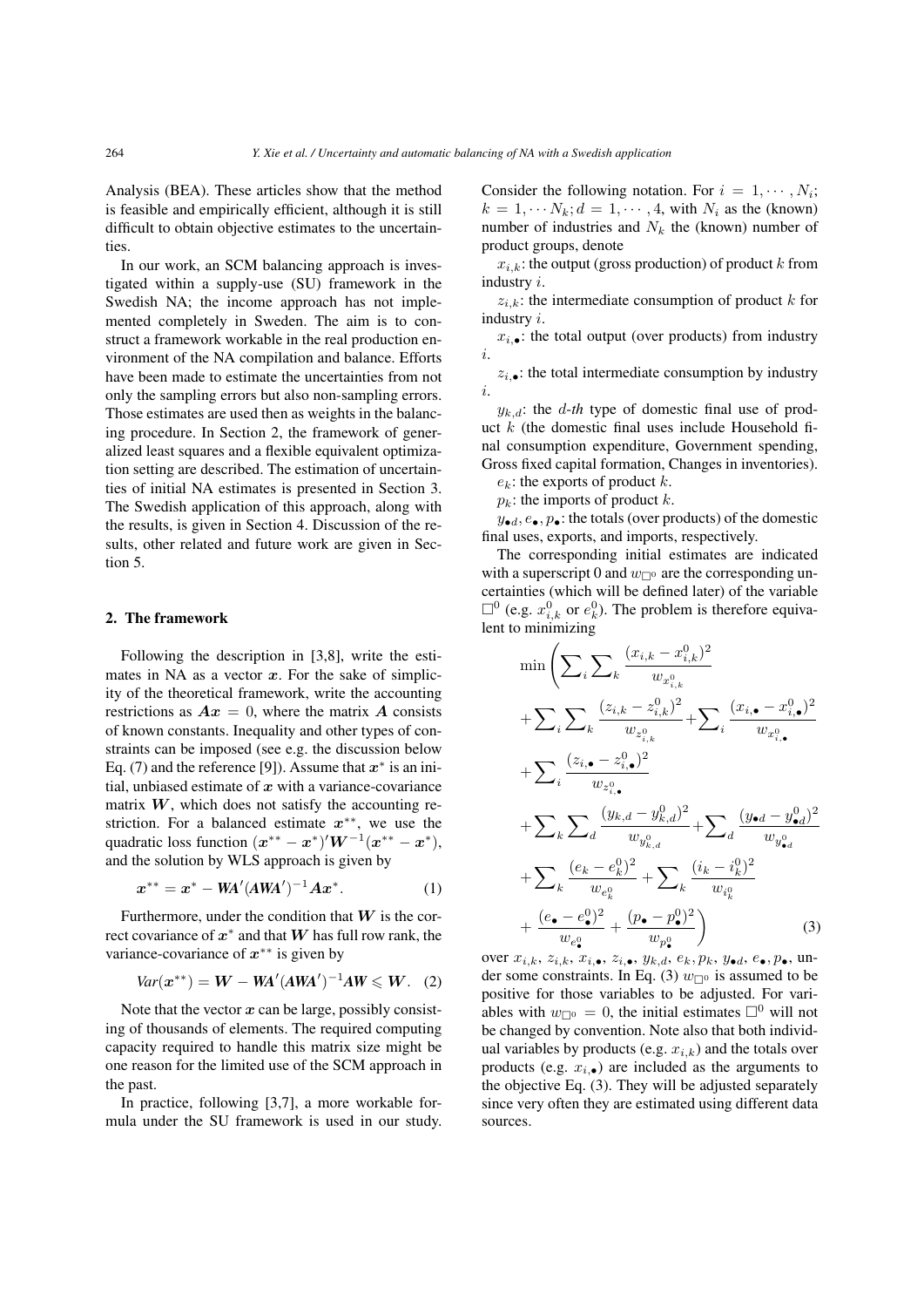The constraints of Eq. [\(3\)](#page-1-0) include that for each industry  $i$ , the total output from the industry shall be equal to the sums of outputs for all products from this industry,

<span id="page-2-1"></span>
$$
\sum_{k} x_{i,k} = x_{i,\bullet} \text{ for each industry } i. \tag{4}
$$

Similar restrictions apply to the intermediate consumption, the domestic final uses, export and import, respectively:

$$
\sum_{k} z_{i,k} = z_{i,\bullet} \text{ for each industry } i,
$$
 (5)

$$
\sum_{k} y_{k,d} = y_{\bullet d}, \sum_{k} e_k = e_{\bullet}, \sum_{k} p_k = p_{\bullet}. (6)
$$

The NA accounting requires further that the total supply is equal to the total use for each product  $k$ (where  $t_k^0$  denotes the tax rates and  $m_k^0$  the trade margins),

<span id="page-2-0"></span>
$$
(1 + t_k^0) \bullet \sum_i x_{i,k} + p_k + m_k^0
$$
  
=  $e_k + \sum_d y_{k,d} + \sum_i z_{i,k}.$  (7)

Note that compared with the theoretical framework Eqs [\(1\)](#page-1-1) and [\(2\)](#page-1-2), it is assumed implicitly that there is no covariance in  $x$  in the system with Eqs [\(3\)](#page-1-0)–[\(7\)](#page-2-0). This assumption is of course arguable, but might be plausible. In the application of [\[7,](#page-6-6)[8\]](#page-6-7), the same assumption applies. Whilst it is not easy, if not impossible, to satisfy all the conditions required for the framework with Eqs  $(1)$  and  $(2)$ , the system with Eqs  $(3)$ – $(7)$  is very flexible. The initial estimates can be expressed in both current and constant prices. Besides restrictions Eqs  $(4)$ – $(7)$ , it is possible to impose more and other types of restrictions. It is easy to keep some variables unchanged. For instance, the coefficient  $t_k^0$  in Eq. [\(7\)](#page-2-0) is included to account for taxes (such as customs, valueadded taxes, minus subsidies). These variables are assumed to be proportional to the total output for each product. Due to the complex definition and compilations the trade margin (including the third-party trading),  $m_k^0$  is included in Eq. [\(7\)](#page-2-0) for the sake of the accounting, but will not be changed.

It is worth noting that Eqs  $(3)$ – $(7)$  is a standard convex optimization problem and that a solution exists and is unique (see e.g. [\[11\]](#page-6-9)).

Previous studies on the balancing of NA, in particular SU or Input-Output tables, such as [\[12\]](#page-6-10) have not made use of the uncertainties of the initial estimates. In the BEA application of the US [\[7,](#page-6-6)[8\]](#page-6-7), the SCM approach is carried out for the reconciliation and redistribution of the statistical discrepancy after a general revision of the NA estimates. In this application, the expenditure-based estimates are considered final and are not changed. Our settings aim nevertheless to create a framework workable in the real production environment of the NA compilation and balancing.

Efforts are also made in our study to estimate the uncertainties of the initial estimates  $x^*$ , with respect to the sampling errors and the non-sampling errors as well; because nothing guarantees that sampling errors make up the main part of total errors (see [\[1\]](#page-6-0)). Recall that a solution still exists for the system Eqs  $(3)$ – $(7)$ , even when one uses trivial weights in Eq. [\(3\)](#page-1-0). Although such weights can by no means satisfy the conditions needed for Eqs [\(1\)](#page-1-1) and [\(2\)](#page-1-2), they are of interest as control groups in the application described in Section 4. In our study, the following four alternatives have been tested:

- Constant weights (CW) where  $w_{\Box^0} = 1$  for all variables  $\square$ ;
- Neutral weights (NW) in which the squares of initial estimates are used as the weights, i.e., $w_{\Box}$ <sup>0</sup> =  ${(\Box^0)}^2;$
- The variances from the sampling errors (SE, Eq.  $(8)$ ;
- The total uncertainties with the sampling errors plus non-sampling errors (TU, Eq. [\(9\)](#page-3-0)).

See Section 3 for a description of the last two alternatives.

## 3. The estimation of the uncertainties

#### *3.1. The sampling errors*

As previously mentioned, it is a huge challenge to estimate the uncertainties of  $x^*$ . In our work, the first effort made is to collect the sampling errors in the basis of NA figures of  $x^*$ . It is possible due to the fact that most of the economic surveys are carried out inhouse within Statistics Sweden. For example the output of a product k from industry i,  $x_{i,k}$  is obtained from The Structure Business Survey (SBS) as well as its sampling error in term of its standard deviation, denoted as  $\sigma_{x_{i,k}}$ . After possible adjustments during the NA compilation, suppose that the estimate of  $x_{i,k}$  becomes  $x_{i,k}^*$ . In case only the sampling errors alone are used as weights in Eq. [\(3\)](#page-1-0), the weight is

<span id="page-2-2"></span>
$$
w_{x_{i,k}} = \left(\frac{\sigma_{x_{i,k}}}{x_{i,k}} \bullet x_{i,k}^*\right)^2.
$$
 (8)

Recall that in our application where  $N_i = 66$  and  $N_k = 65$ , there will be thousands of NA estimates from tens of different surveys whose sampling errors are needed. This work alone is a big challenge.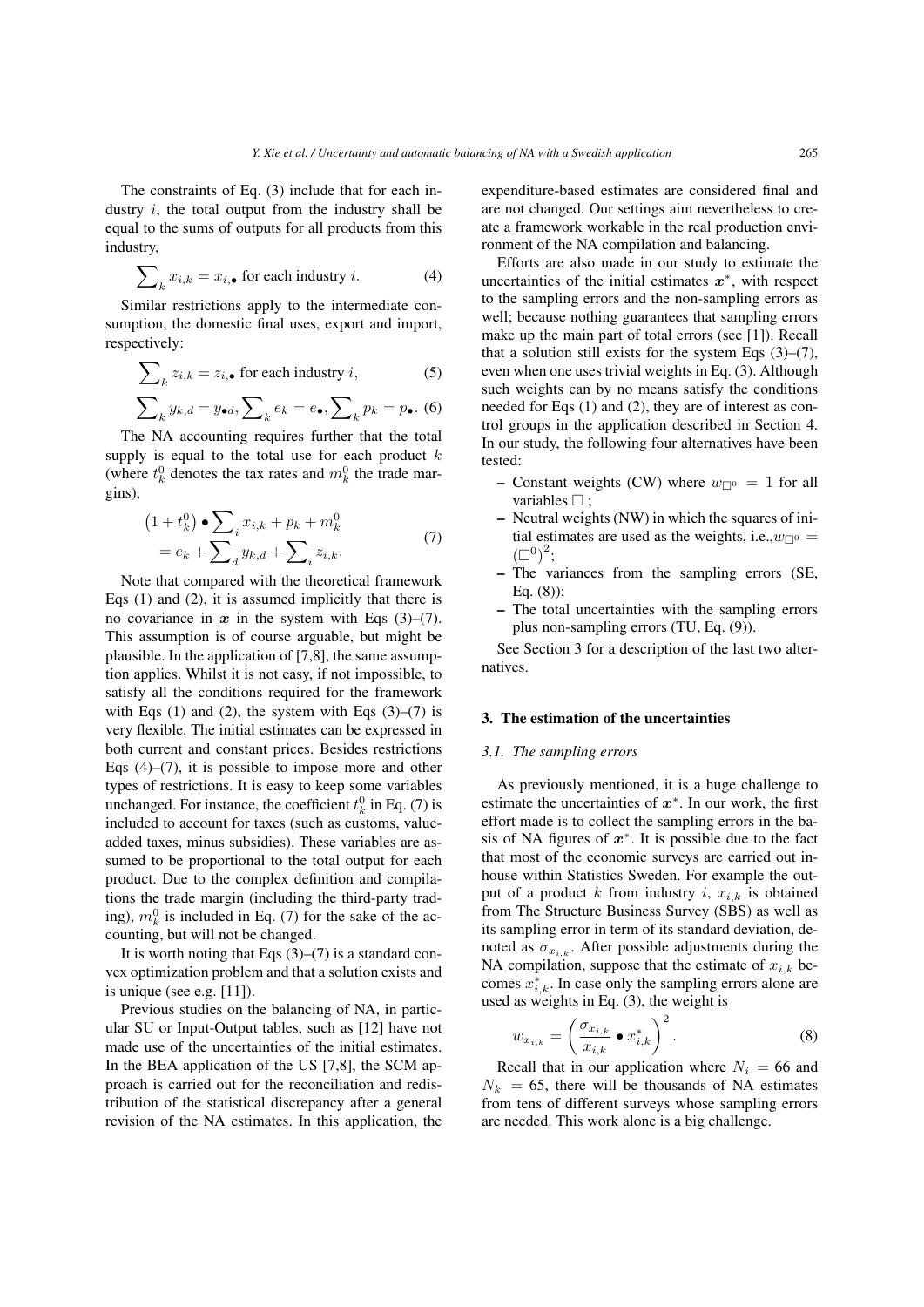#### *3.2. The estimation of the total uncertainties*

It is seldom in the NA compilation that the basis of NA figures (e.g.  $x_{i,k}$ ) is taken as the NA estimate  $(x_{i,k}^*)$ . Adjustments are usually necessary either to correct mistakes discovered during validation and reconciliation of source data, due to conceptual differences between the basis and the NA estimates, or to ensure exhaustiveness of the estimates (see [\[1\]](#page-6-0)). In recent applications such as [\[7,](#page-6-6)[8\]](#page-6-7), attempts are made to classify inputs into predetermined categories based on data sources or expert judgment, with these categories and their associated values used to estimate uncertainties. In our study, direct expert judgment is applied to the non-sampling errors by a panel consisting of subject-matter experts, NA experts, and methodologists. Furthermore, the non-sampling errors are divided into different error sources including specification-, frame-, non-response-, measurement-, data processing-, and model-errors, following [\[13\]](#page-6-11). Although the classification of the non-sampling errors can be argued, dividing the non-sampling error into different error sources should enhance a more objective judgment of the total non-sampling error. Those non-sampling errors are expressed, as for the sampling errors, as the relative standard deviation. The weights for the total uncertainties are obtained by adding the sampling and non-sampling errors (see [\[8](#page-6-7)[,14\]](#page-6-12)) as

<span id="page-3-0"></span>
$$
w_{x_{i,k}} = \left( \left( \frac{\sigma_{x_{i,k}}}{x_{i,k}} + \sum_j \frac{\sigma_{i,k}^j}{x_{i,k}} \right) \bullet x_{i,k}^* \right)^2.
$$
 (9)

In Eq. [\(9\)](#page-3-0) the summation is over all the nonsampling error sources.

## *3.3. The estimates of the uncertainties: An example*

Table [1](#page-4-0) (Row SE) below shows our estimate of the uncertainties,  $\frac{\sigma_{x_{i,k}}}{\sigma_{x_{i,k}}}$ , from the sampling errors in the output of all  $\overline{CP}A$  product groups, from the NACE industry G46 (Industry for wholesale trade except for motor vehicles and motorcycles). The estimate is mainly from the SBS.

It can be seen that there are quite big differences between the sampling uncertainties in different CPA product groups. These vary from CPA G45T47 (Industries for Wholesale and retail trade and repair services, 1.0 percent) to CPA N80T82 (Security and investigation services; services to buildings and landscape; office administrative, office support and other business support services) which is very difficult for survey sampling with a sampling error of 29.1 percent. It is this information that we try to take advantage of in the SCM balancing approach. Some product groups have zero in their uncertainty estimates, which means that the NACE industry cannot produce those products. Such items will be omitted from the optimization expression of Eq. [\(3\)](#page-1-0) and instead kept unaltered. Recall that the total outputs from NACE G46 ( $x_{G46,\bullet}$ ) are included in Eq. [\(3\)](#page-1-0) separately. The estimate of the sampling uncertainty in  $x_{G46}$ , is 0.2 percent.

Analogously the total uncertainties  $\frac{\sigma_{x_{i,k}}}{x_{i,k}} + \sum_j$ Analogously the total uncertainties  $\frac{\sigma_{x_{i,k}}}{x_{i,k}} + \sum_j \frac{\sigma_{i,k}^j}{x_{i,k}}$  are reported in Table [1](#page-4-0) (Row TU). It can be seen that the relative magnitude of uncertainties among different CPA groups has been changed, which affects the results of the balancing. The total uncertainty in  $x_{G46}$ . becomes 0.7 percent.

All the necessary estimates of the uncertainties in  $x^*$ have been obtained. They are not only used as input to the balancing approach, but also very useful on their own. They can be utilized to judge the data quality during the manual balancing and to trade off the possible data sources whose quality has to be improved.

## 4. A Swedish application

# *4.1. The initial estimates* x ∗

The SCM balancing approach was tested under an SU framework parallel with the real compilation of Swedish Annual NA 2014 during April–June 2016 at Statistics Sweden. The existing balancing process is carried out for 400 product groups. The first stage consists of manual balancing and lasts for about two months. The second stage consists of a final, mechanical balancing using the RAS method [\[15\]](#page-6-13) mainly applied to intermediate consumption. In our application, there are 66 industries ( $N_i$  = 66) and 65 products  $(N_k = 65)$  which are at the same level as Statistics Sweden released according to the Eurostat requirement. The initial estimates are obtained from several time points in the real compilation process. The discrepancy to be balanced (the total supply minus the total use) are shown in Table [2,](#page-4-1) in Millions Swedish Crown (MSEK). In Test Round 1, all major basic data into the SU table had been collected into the system, while a lot of analyses (of e.g. movements from previous years, the implied productivities, and comparisons of the Intermediate consumption and final outputs) and manual balancing had been carried out in Test Round 2. Between Test Rounds 2 and 3, further analyzing and balancing had been carried out and the discrepancies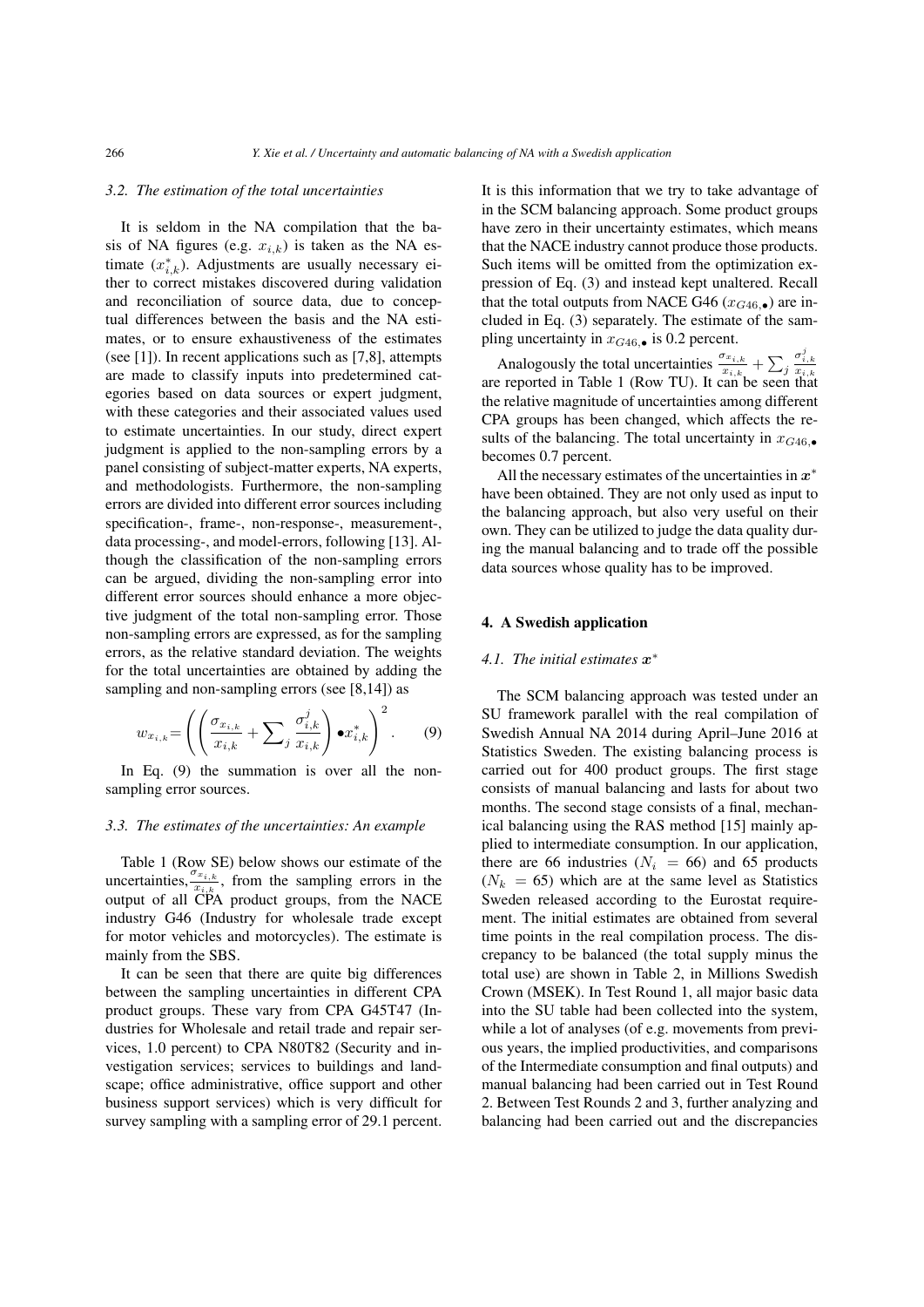G46 (percentage) CPA A01 A02 A03 B C10T12 C13T15 C16 C17 C18 SE 0 0 0 0 1.4 1.4 1.4 0 0 TU 0 0 0 0 5.4 5.4 5.4 0 0 CPA C19 C20 C21 C22 C23 C24 C25 C26 C27 SE 0 1.4 0 1.4 1.4 1.4 1.4 1.4 1.4 TU 0 5.4 5.2 5.4 5.4 5.4 5.4 5.4 5.4 CPA C28 C29 C30 C31\_32 C33 D35 E36 E37T39 F SE 1.4 0 0 1.4 13.6 0 0 0 5.5 TU 5.4 0 0 5.4 14.5 5.2 0 0 7.6 CPA G45T47 H49 H50 H51 H52 H53 I J58 J59\_60 SE 1.0 9.1 0 0 0 0 0 0 0 TU 5.2 10.5 0 0 5.2 0 0 5.2 5.2 CPA J61 J62\_63 K64 K65 K66 L68B L68A M69\_70 M71 SE 12.0 4.6 0 0 0 3.2 0 1.8 13.7 TU 13.1 7.0 0 0 0 6.1 0 5.5 14.7 CPA M72 M73 M74\_75 N77 N78 N79 N80T82 O84 P85 SE 0 0 0 3.2 4.4 0 29.1 0 6.4 TU 5.2 5.2 0 6.1 6.8 0 29.4 0 8.3 CPA Q86 Q87\_88 R90T92 R93 S94 S95 S96 T U SE 0 0 0 0 0 0 8.7 0 0 0 TU 0 0 0 0 0 0 10.1 0 0 0

Table 1

<span id="page-4-0"></span>The estimate of sampling uncertainties (SE) and total uncertainties (TU) in the output in different CPA product groups from the NACE industry

Table 2

<span id="page-4-1"></span>Basic information for the application of SCM balancing approach to the Swedish Annual NA

| Test round | Date             | Discrepancy   |
|------------|------------------|---------------|
|            | $9th$ May 2016   | 59.974 MSEK   |
|            | $2nd$ June 2016  | 1,731 MSEK    |
|            | $20th$ June 2016 | $-4.548$ MSEK |

on the detailed product groups had been reduced. The actual compilation was almost finished at the end of June 2016; however minor adjustments continued to take place until September 2016 when it was released.

## *4.2. The balanced results with discussion*

Mathematical Programming Package SAS/OR<sup>®</sup> is used to perform the optimization (Eqs  $(3)$ – $(7)$ ). There are around 4,600 variables and the run time of the optimization is less than one second. For the sake of space, only some summarized results are reported below and others are available upon request to the authors.

Table [3](#page-4-2) shows the adjustments by the SCM balancing approach with different weights in Test Round 3 and the actual balancing, summarized to NA aggregates in the use side Intermediate consumption (IC), Household final consumption expenditure (HFCE), Government spending (G), Gross fixed capital formation (GFCF), Changes in inventories (CI), and Exports;

Table 3

<span id="page-4-2"></span>Adjustments (MSEK) of the NA aggregates by the SCM approach with different weights CW, NW, SE, and TU in Test Round 3, and the actual balancing

|                | $_{\rm CW}$ | <b>NW</b> | SE.      | TU       | Actual   |
|----------------|-------------|-----------|----------|----------|----------|
| Discrepancy    | -4.548      | $-4,548$  | $-4,548$ | $-4,548$ | $-4.548$ |
| IС             | $-1,216$    | 650       | 854      | 199      | $-7,152$ |
| <b>HFCE</b>    | $-22$       | $-3.771$  | $-124$   | $-1.761$ | 0        |
| G              | $-14$       | 7         | $\Omega$ | $-5$     | 0        |
| <b>GFCF</b>    | $-24$       | $-734$    | $-3,606$ | $-5.105$ | 9        |
| CI             | $-17$       | 21        | $-820$   | 4.590    | 0        |
| <b>Exports</b> | $-1,093$    | $-6.346$  | 72       | $-1.541$ | 0        |
| GVO            | 1.270       | $-8,238$  | 442      | 507      | $-2,994$ |
| <b>Imports</b> | 20          | 3.094     | $\Omega$ | 78       | 0        |
| Taxes          | 872         | $-480$    | 483      | 339      | 399      |

and in the supply side Gross value of output (GVO), Imports, and Taxes (taxes minus subsidies).

It is known that the WLS with constant weights reduce to the ordinary least squares and that all input variables will have approximately equal adjustments regardless of their magnitude; whilst with neutral weights, they will have adjustments approximately proportional to the squares of their magnitude (Columns CW and NW in Table [3\)](#page-4-2). It can also be seen that in the late stage of the actual balancing procedure, basically the adjustments are made only to the Intermediate consumption and Gross value of output, which are considered to be unreliable, based on experience and convention in the NA department at Statistics Swe-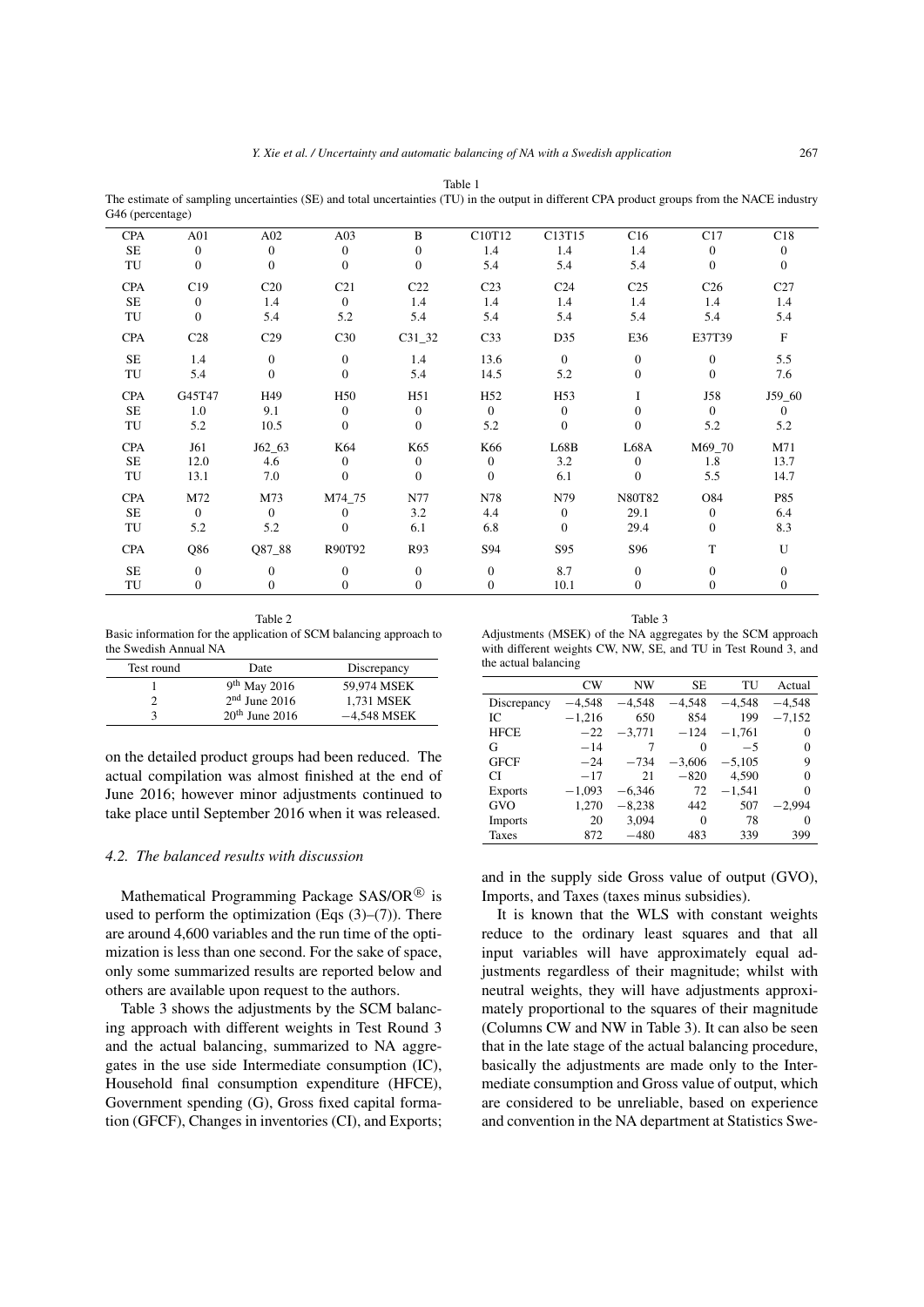<span id="page-5-0"></span>Table 4 Adjustments (MSEK) of the NA aggregates by the SCM approach with TU in Test Round 2, and the actual balancing

|                | TU       | Actual   |
|----------------|----------|----------|
| Discrepancy    | 1,731    | 1,731    |
| IС             | 2,314    | 2,544    |
| <b>HFCE</b>    | 1,807    | 504      |
| G              | 2        | 0        |
| <b>GFCF</b>    | $-7,630$ | 37       |
| CI             | 7,296    | 5,020    |
| <b>Exports</b> | $-3,960$ | $-1,349$ |
| GVO            | $-1,240$ | 4,539    |
| <b>Imports</b> | $-194$   | 100      |
| <b>Taxes</b>   | $-470$   | 386      |

| <br>۰.<br>۰.<br>× |  |
|-------------------|--|
|                   |  |

<span id="page-5-1"></span>The estimates of Swedish annual GDP (MSEK, excluding nonmarket products) from the SCM approach with TU in different test rounds and the actual balancing

|     | Round 1   | Round 2   | Round 3   | Actual    |
|-----|-----------|-----------|-----------|-----------|
| GDP | 2.973.567 | 3,021,256 | 3.023.751 | 3,027,660 |

den. However, it is natural and sensible that the more unreliable the initial NA estimates are, the more they should be adjusted. A close examination of the uncertainties that we estimated (not reported) shows that although the estimates of the Intermediate consumption by CPA product groups are highly uncertain, the IC totals by industries are rather reliable: this implies that the IC should not be adjusted too much. At the same time, there are high uncertainties in the estimates of HFCE and Exports (in particular of services), GFCF (in particular in manufacturing), and CI. Bigger adjustments to these estimates in the balancing may be motivated. Note that in Test Round 2, the actual balancing approach makes instead less adjustment to HFCE, CI and Exports (Table [4\)](#page-5-0) than the SCM approach.

It should be noted that GDP is in fact not an aggregate compiled directly in NA, but derived from the balanced SU tables. Different balancing approaches lead consequently to different GDP estimates. The Swedish annual GDP estimate (excluding non-market products) derived from the SCM approach and the actual balancing are shown in Table [5.](#page-5-1) Observe that there is no true value for the GDP estimate and the estimates in Table [5](#page-5-1) cannot be used directly to evaluate the balancing approaches. However seems after all too early to apply the automatic balancing at the time of Test Round 1, while those of Test Rounds 2 and 3 might be appropriate.

## 5. Discussion and final remarks

Estimation of the uncertainties and balancing the

double entities of NA estimates are known difficult problems in national statistical institutes (NSI). The SCM approach that we generalized from [\[2\]](#page-6-1) is investigated in our study. It is shown that an automatic balancing approach is possible for the compilation of NA in NSI. With the SCM approach, the balancing is not only more objective, but also fully replicable. Furthermore, the manual balancing procedure existing today requires much more resources and expertise. However, in order to implement the SCM approach in the official statistics production, more experiments have to be carried out and evaluated since there is no obvious evaluation criterion to compare with the manual procedure.

It is a big challenge to estimate the uncertainties in the initial NA estimates. There is little work available in the literature concerning the quantification of the non-sampling errors and how to combine them with the sampling errors. In our study, the sampling errors are used as the basis and a direct expert judgment is done for the non-sampling errors. This approach may be arguable. It is nevertheless a first step to tackle this difficult problem. Recently [\[16\]](#page-6-14) proposed, instead to handle the variance-covariance matrix for individual input variables, to consider accounting equations as single entities and developed scalar uncertainties measures for those entities. They showed appealing theoretical properties of this approach. It would be of great interest to follow applications of this approach in the NA.

The balancing investigated in our study is only for one period. It is possible to use this approach for multiple-year balancing; see [\[17\]](#page-6-15) for such an application, where the balanced result satisfies not only the accounting constraints, but also show movements that are as close as possible to the preliminary information. Moreover, in a broader context of balancing, not only accounting constraints, but also temporal constraints (i.e. the sum of quarterly accounts in a year equal to the annual ones) have to be satisfied in systems of time series. Readers who are interested in this area are referred to [\[18\]](#page-6-16) for approaches for a reconciliation of both accounting and temporal constraints, and to the monograph [\[19\]](#page-6-17) by Dagum and Cholette for general reconciliation methods.

Our application is done on the current prices. It is not trivial to extend the approach to the constant prices. The possibility to compute the uncertainty of the balanced aggregates, such as GDP, and the theoretical property Eq. [\(2\)](#page-1-2) are of great interest. However, the conditions are very difficult to verify. All those are possible topics for our future work.